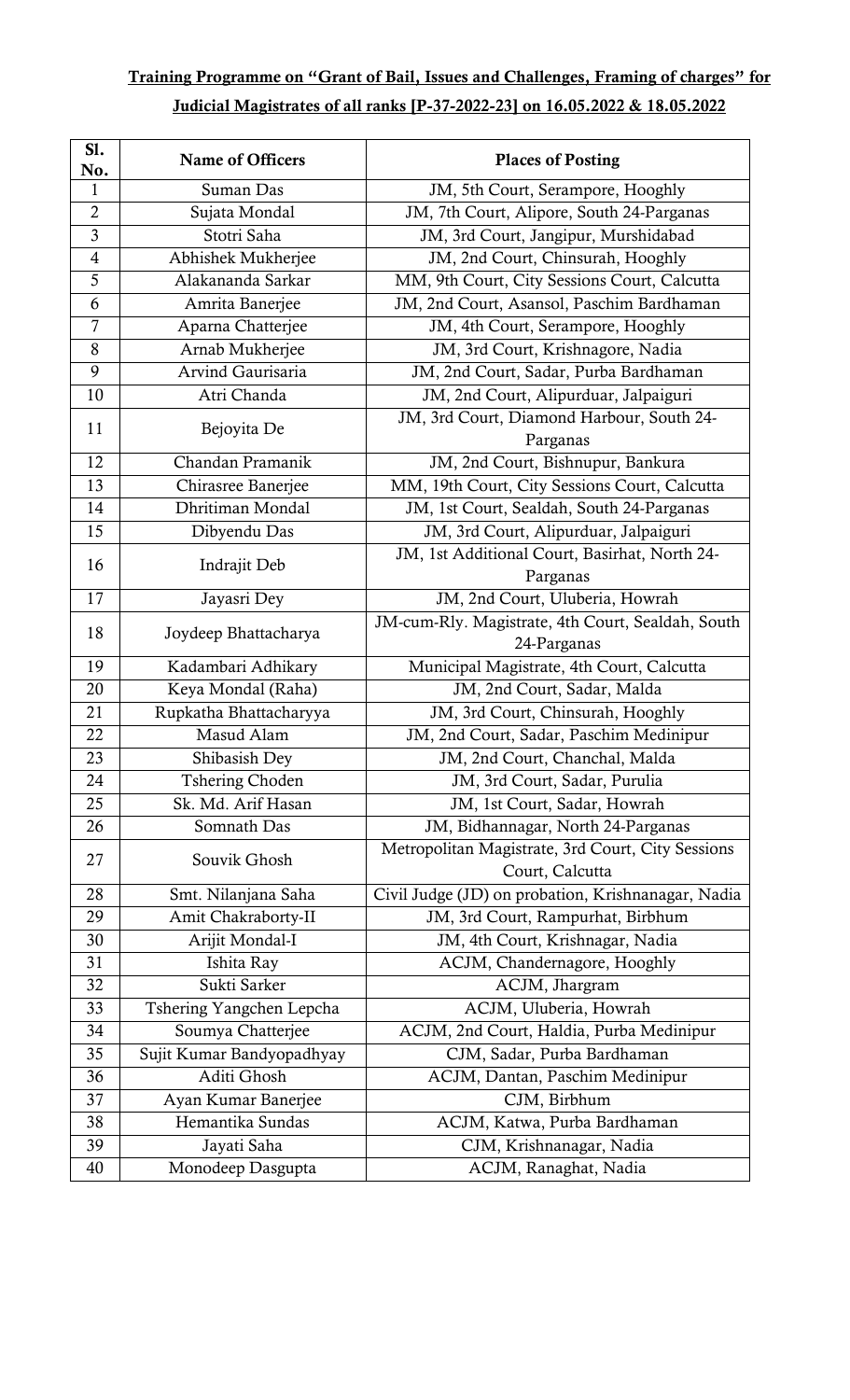## **Training Programme on "Grant of Bail, Issues an Challenges, Framing of charges" for Judicial Magistrates of all ranks [P-37-2022-23] on 16.05.2022 & 18.05.2022**

| SI.<br>No.     | Name of Officers                    | <b>Places of Posting</b>                                                                                                                                             |                           |                                                                                           |
|----------------|-------------------------------------|----------------------------------------------------------------------------------------------------------------------------------------------------------------------|---------------------------|-------------------------------------------------------------------------------------------|
| $\mathbf{1}$   | <b>Suman Das</b>                    | JM, 5th Court, Serampore,<br>Hooghly                                                                                                                                 | 7865813630                | suman das<br><sumandaswbjs@gma<br>il.com&gt;</sumandaswbjs@gma<br>                        |
| $\overline{2}$ | Sujata Mondal                       | Judicial Magistrate, 7th Court,<br>Alipore, South 24-Parganas                                                                                                        | 9732811262/<br>9832268269 | <b>Sujata Mondal</b><br><sujata.nujs@gmail.c<br>om&gt;</sujata.nujs@gmail.c<br>           |
| 3              | <b>Stotri Saha</b>                  | JM, 3rd Court, Jangipur,<br><b>Murshidabad</b>                                                                                                                       | 9831846842                | stotrisaha@gmail.com                                                                      |
| 4              | <b>Abhishek</b><br><b>Mukherjee</b> | <b>Judicial Magistrate, 2nd</b><br>Court, Chinsurah, Hooghly                                                                                                         | 9932227849                | abhisekmuk86@gmail.<br>com                                                                |
| 5              | Alakananda Sarkar                   | Metropolitan Magistrate, 9th<br>Court, Calcutta                                                                                                                      | 9007180775                | alakanandasarkar676<br>05@gmail.com                                                       |
| 6              | Amrita Banerjee                     | <b>Judicial Magistrate, 2nd</b><br>Court, Asansol, Paschim<br><b>Bardhaman</b>                                                                                       | 9903208711                | banerjeeamrita12@ya<br>hoo.co.in,<br>banerjeeamrita12@ya<br>hoo.in                        |
| $\overline{7}$ | <b>Aparna Chatterjee</b>            | Judicial Magistrate, 4th Court,<br>Serampore, Hooghly                                                                                                                | 8335897879                | <b>Aparna Chatterjee</b><br><aparnachatterji21@g<br>mail.com&gt;</aparnachatterji21@g<br> |
| 8              | <b>Arnab Mukherjee</b>              | Judicial Magistrate, 3rd Court,<br>Krishnagore, Nadia                                                                                                                | 9674619028                | <b>Arnab Mukherjee</b><br><arnab7mkj@gmail.c<br>om&gt;</arnab7mkj@gmail.c<br>             |
| 9              | <b>Arvind Gaurisaria</b>            | <b>Judicial Magistrate, 2nd</b><br>Court, Sadar, Purba<br><b>Bardhaman</b>                                                                                           | 7890396745                | gaurisaria.arvind@gm<br>ail.com                                                           |
| 10             | <b>Atri Chanda</b>                  | JM, 2nd Court, Alipurduar,<br>Jalpaiguri                                                                                                                             | 9093477457                | atrichandawbjs08@g<br>mail.com                                                            |
| 11             | <b>Bejoyita De</b>                  | Judicial Magistrate, 3rd Court,<br>Diamond Harbour, South 24-<br>Parganas                                                                                            | 9836659849                | bejoyita dey<br><bejoyitadey2@gmail<br>.com&gt;</bejoyitadey2@gmail<br>                   |
| 12             | <b>Chandan Pramanik</b>             | <b>Judicial Magistrate, 2nd</b><br>Court, Bishnupur, Bankura                                                                                                         | 9903432045                | pramanikchandan201<br>1@gmail.com                                                         |
| 13             | <b>Chirasree Banerjee</b>           | Metropolitan Magistrate, 19th<br>Court, Calcutta                                                                                                                     | 9836017449                | banerjeebabuli@gmail<br>.com                                                              |
| 14             | <b>Dhritiman Mondal</b>             | Judicial Magistrate, 1st Court,<br>Sealdah, South 24-Parganas                                                                                                        | 9832265376                | <b>DHRITIMAN MONDAL</b><br><dhritiman.wbjs@gm<br>ail.com&gt;</dhritiman.wbjs@gm<br>       |
| 15             | Dibyendu Das                        | Judicial Magistrate, 3rd Court,<br>Alipurduar, Jalpaiguri                                                                                                            | 8902675133                | dibyendu2910@gmail.<br>com                                                                |
| 16             | <b>Indrajit Deb</b>                 | <b>JM, 1st Additional Court,</b><br><b>Basirhat, North 24-Parganas</b>                                                                                               | 9775079212                | indrajitdeb@outlook.c<br>om                                                               |
| 17             | Jayasri Dey                         | JM, 2nd Court, Uluberia,<br>Howrah                                                                                                                                   | 9804785509                | jaysadey@gmail.com                                                                        |
| 18             | Joydeep<br><b>Bhattacharya</b>      | <b>JM-cum-Rly. Magistrate, 4th</b><br>Court, Sealdah, South 24-<br><b>Parganas (UOT) Judicial</b><br><b>Magistrate, 3rd Court,</b><br><b>Berhampore, Murshidabad</b> | 9830030016                | mr.joydeep.bhattacha<br>rya@gmail.com                                                     |
| 19             | Kadambari<br>Adhikary               | <b>Municipal Magistrate, 4th</b><br>Court, Calcutta                                                                                                                  | 9831358098                | adhikarikadambari@g<br>mail.com                                                           |
| 20             | <b>Keya Mondal</b><br>(Raha)        | JM, 2nd Court, Sadar, Malda                                                                                                                                          | 9874300909                | rahakeyamandal@gm<br>ail.com                                                              |
| 21             | Rupkatha<br>Bhattacharyya           | <b>Judicial Magistrate, 3rd Court,</b><br><b>Chinsurah, Hooghly</b>                                                                                                  | 8582807782                | whoisrupkatha@gmai<br>I.com                                                               |
| 22             | <b>Masud Alam</b>                   | <b>Judicial Magistrate, 2nd</b><br>Court, Sadar, Paschim<br><b>Medinipur I</b>                                                                                       | 9759576686                | masudamu@outlook.<br>com                                                                  |
| 23             | <b>Shibasish Dey</b>                | <b>Judicial Magistrate, 2nd</b><br>Court, Chanchal, Malda                                                                                                            | 8420154247                | deyshibasish@gmail.c<br>om                                                                |
| 24             | <b>Tshering Choden</b>              | Judicial Magistrate, 3rd Court,<br>Sadar, Purulia                                                                                                                    | 9593902091                | choden0982@gmail.c<br>om                                                                  |